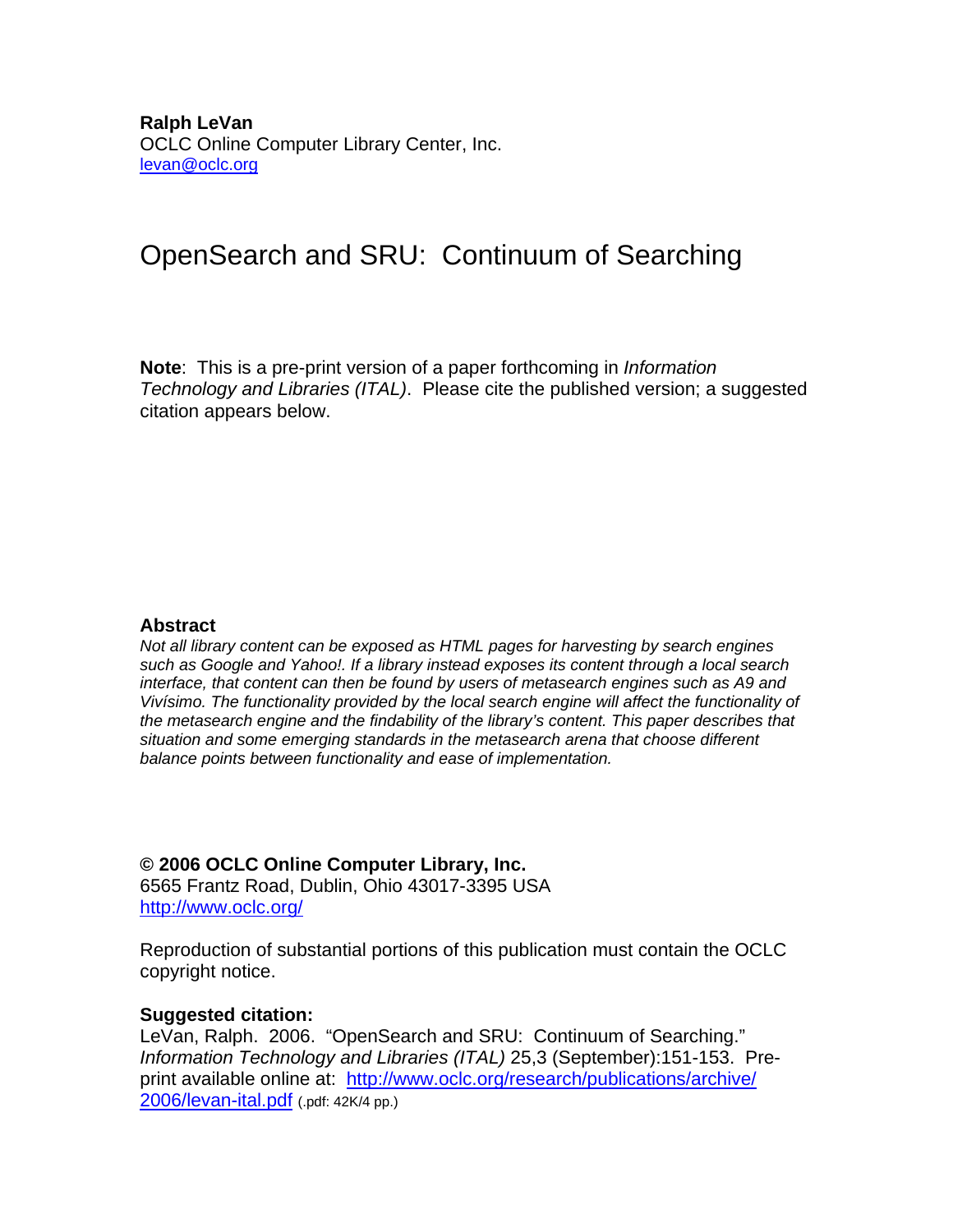*Please Note*: This article was submitted in honor of the fortieth anniversaries of LITA and *ITAL*.

## The content provider's dilemma

Consider the increasingly common situation in which a library wants to expose its digital contents to its users. Suppose it knows that its users prefer search engines that search the contents of many sites simultaneously, rather than site-specific engines such as the one on the library's Web site. In order to support the preferences of its users, this library must make its contents accessible to search engines of the first type.

The easiest way to do this is for the library to convert its contents to HTML pages and let the harvesting search engines such as Google and Yahoo! collect those pages and provide searching on them. However, a serious problem with harvesting search engines is that they place limits on how much data they will collect from any one site. Google and Yahoo! will not harvest a 3-million-record book catalog, even if the library can figure out how to turn the catalog entries into individual Web pages.

An alternative to exposing library content to harvesting search engines as HTML pages is to provide a local search interface and let a metasearch engine combine the results of searching the library's site with the results from searching many other sites simultaneously. Users of metasearch engines get the same advantage that users of harvesting search engines get (i.e., the ability to search the contents of many sites simultaneously) plus those users get access to data that the harvesting search engines do not have. The issue for the library is determining how much functionality it must provide in its local search engine so that the metasearch engine can, in turn, provide acceptable functionality to its users. The amount of functionality that the library provides will determine which metasearch engines will be able to access the library's content.

Metasearch engines, such as A9 and Vivísimo, are search engines that take a user's query, send it to other search engines and integrate the responses.<sup>1</sup> The level of integration usually depends on the metasearch engine's ability to understand the responses it receives from the various search engines it has queried. If the response is HTML intended for display on a browser, then the metasearch engine developers have to write code to parse through the HTML looking for the content. In such a case, the perceived value of the content determines the level of effort that the metasearch engine developers put into the parsing task; low-value content will have a low priority for developer time and will either suffer from poor integration or be excluded.

For metasearch engines to work, they need to know how to send a search to the local search engine and how to interpret the results. Metasearch engines such as Vivísimo and A9 have staffs of programmers who write code to translate the queries they get from users into queries that the local search engines can accept. Metasearch engines also have to develop code to convert all the responses returned by the local search engines into some common format so that those results can be combined and displayed to the user. This is tedious work that is prone to breaking when a local search engine changes how it searches or how it returns its response. The job of the metasearch engine is made much simpler if the local search engine supports a standard search interface such as SRU (Search and Retrieve URL) or OpenSearch.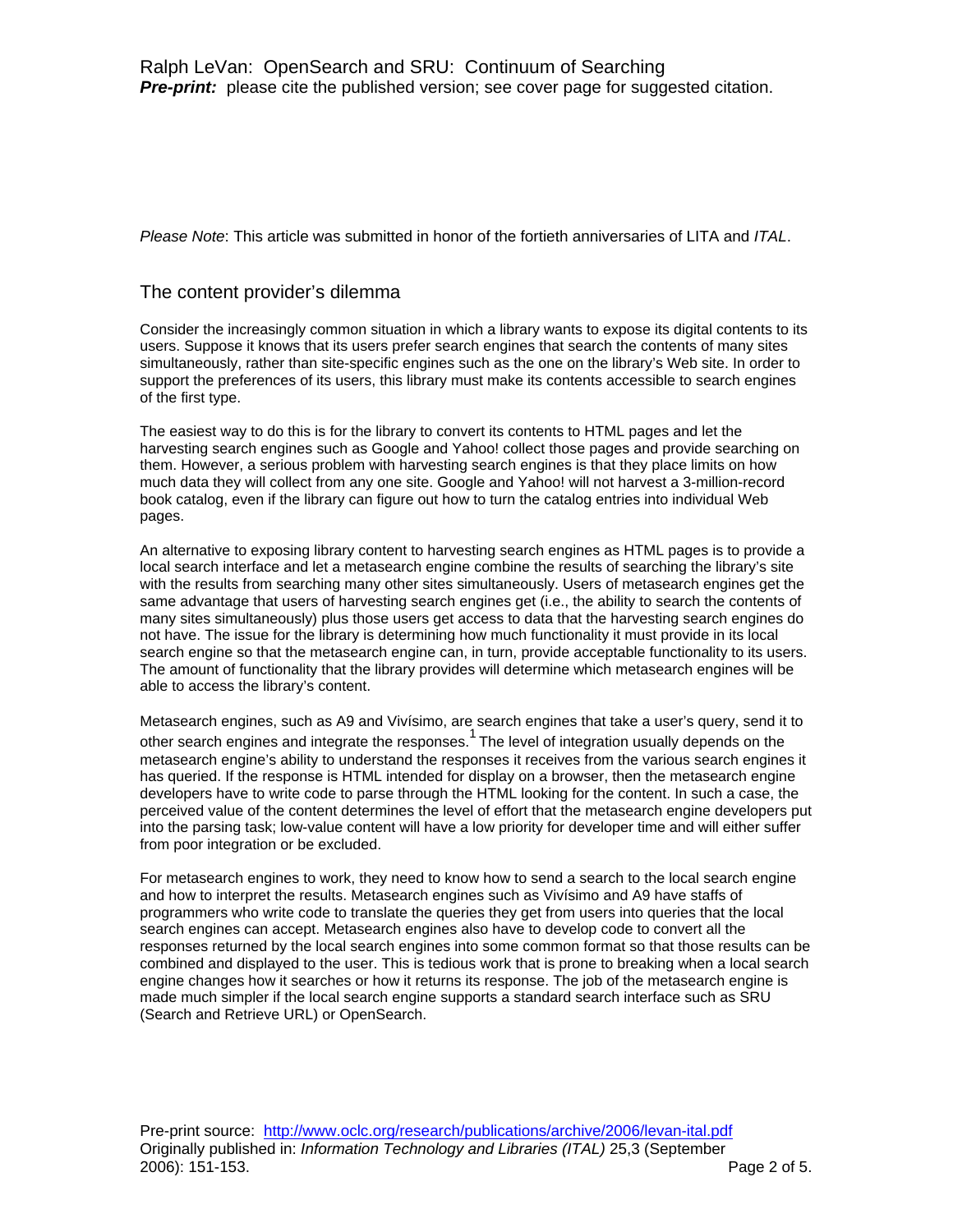## What does a metasearch engine need in order to use a local search engine?

The search process consists of two basic steps. First, the search is performed. Second, records are retrieved.

To do a search, the metasearch engine needs to know:

- 1. The location of the local search engine
- 2. The form of the queries that the local search engine expects
- 3. How to send the query to the local search engine

To retrieve records, the metasearch engine needs to know:

- 4. How to find the records in the
- 5. How to parse the records

#### Four protocols

This paper will discuss four search protocols: OpenSearch, OpenSearch 1.1, SRU, and the MetaSearch XML Gateway (MXG).

OpenSearch was initially developed for the A9 metasearch engine. It provides a mechanism for content providers to notify A9 of their content. It also allows RSS browsers to display the results of a search.<sup>3</sup>

OpenSearch 1.1 has just been released. It extends the original specification based on input from a number of organizations, Microsoft being prominent among them.

SRU was developed by the Z39.50 community.<sup>4</sup> Recognizing that their standard (now eighteen years old) needed updating, they simplified it and created a new Web service based on an XML encoding carried over HTTP.

The MXG protocol is the product of the NISO MetaSearch Initiative, a committee of metasearch engine developers, content providers, and users.<sup>5</sup> MXG uses SRU as a starting place, but eases the requirement for support of a standard query grammar.

#### Functionality versus ease of implementation

A library rarely has software developers. The library's area of expertise is, first of all, the management of content and, secondarily, content creation. Librarians use tools developed by other organizations to provide access to their content. These tools include the library's OPAC, the software provided to search any licensed content and the software necessary to build, maintain, and access local digital repositories.

For a library, ease of adoption of a new search protocol is essential. If support for the search protocol is built into the library's tools then the library will use it. If a small piece of code can be written to convert the library's existing tools to support the new protocol, the library may do that. Similarly, the developers of the library's tools will want to expend the minimum effort to support a new search protocol.

The tool developer's choice of search protocol to support will depend on the tension between the functionality needed and the level of effort that must be expended to provide and maintain it. If low functionality is acceptable, then a small development effort may be acceptable. High functionality will require a greater level of effort.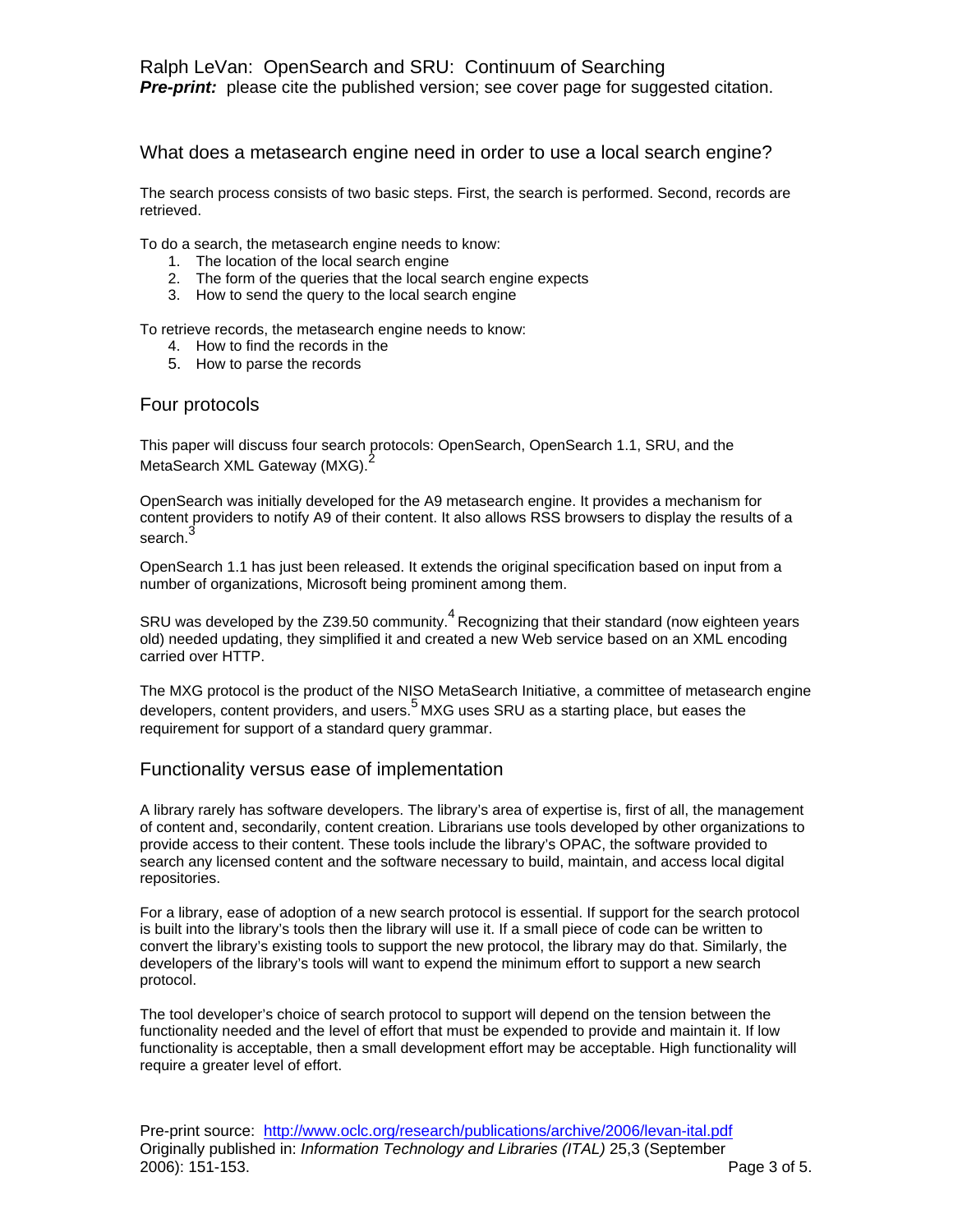# Ralph LeVan: OpenSearch and SRU: Continuum of Searching *Pre-print:* please cite the published version; see cover page for suggested citation.

The developers of the search protocols examined here recognize this tension and are modifying their protocols to make them easier to implement. The new OpenSearch 1.1 will make it easier for some local search-engine providers to implement by easing some of the functionality requirements of version 1.0. Similarly, the NISO Metasearch Committee has defined MXG, a variant of SRU that eases some of the requirements of SRU.<sup>6</sup>

## Search protocol basics

Once again, the five basic pieces of information that a metasearch engine needs in order to communicate effectively with a local search engine: (1) local search engine location, (2) the querygrammar expected, (3) the request encoding, (4) the response encoding and, (5) the record encoding. The four protocols provide these pieces of information to one degree or another (see Table 1.).

The four protocols expose a site's searching functionality and return responses in a standard format. All of these protocols have some common properties. They expect that the content provider will have a description record that describes the search service. All of these services send searches via HTTP as simple URLs, and the responses are sent back as structured XML. To ease implementation, OpenSearch 1.1 allows the content provider to return HTML instead of XML.

All four protocols use a description record to describe the local search engine. The OpenSearch protocols define what a description record looks like, but not how it is retrieved. The location of the description record is discovered by some means outside the protocol (a priori knowledge). The description record specifies the location of the local search engine. The SRU protocols define what a description record looks like and specifies that it can be obtained from the local search engine. The location of the local search engine is provided by a means outside the protocol (a priori knowledge again).

Each protocol defines how to formulate the search URL. OpenSearch does this by having the local search-engine provider supply a template of the URL in the description record. SRU does this by defining the URL.

OpenSearch and MXG do not define how to formulate the query. The metasearch engine can either pass the user's query along to the local search engine unchanged or reformulate the query based on information about the local search engine's query language that it has gotten by out- side means (more a priori knowledge). In the first case, the metasearch engine has to hope that some magic will happen and the local search engine will do something useful with the query. In the latter case, the metasearch engine's staff has to develop a query translator.

| Table 1. Comparison of Requirements of Four Metasearch Protocols for Effective |                |                |            |            |
|--------------------------------------------------------------------------------|----------------|----------------|------------|------------|
| <b>Communication with Local Search Engines</b>                                 |                |                |            |            |
| <b>Protocol Feature</b>                                                        | OpenSearch 1.1 | OpenSearch 1.0 | MXG        | SRU        |
| Local search engine<br>location                                                | A priori       | A priori       | A priori   | A priori   |
| Request encoding                                                               | Defined        | Defined        | Defined    | Defined    |
| Response encoding                                                              | None           | <b>RSS</b>     | <b>XML</b> | <b>XML</b> |
| Record encoding                                                                | None           | None           | <b>XML</b> | XML        |
| Query grammar                                                                  | None           | None           | None       | CQL        |

SRU specifies a standard query grammar: CQL (Common Query Language).<sup>7</sup> This means that the metasearch engine only has to write one translator for all the SRU local search engines in the world. But it also means that all the SRU local search engines have to support the CQL query grammar. Since there are no local search engines that support CQL as their native query grammar, the content provider is left with the task of translating CQL queries into their native query grammar. The query translation task has moved from the metasearch engine to the content provider.